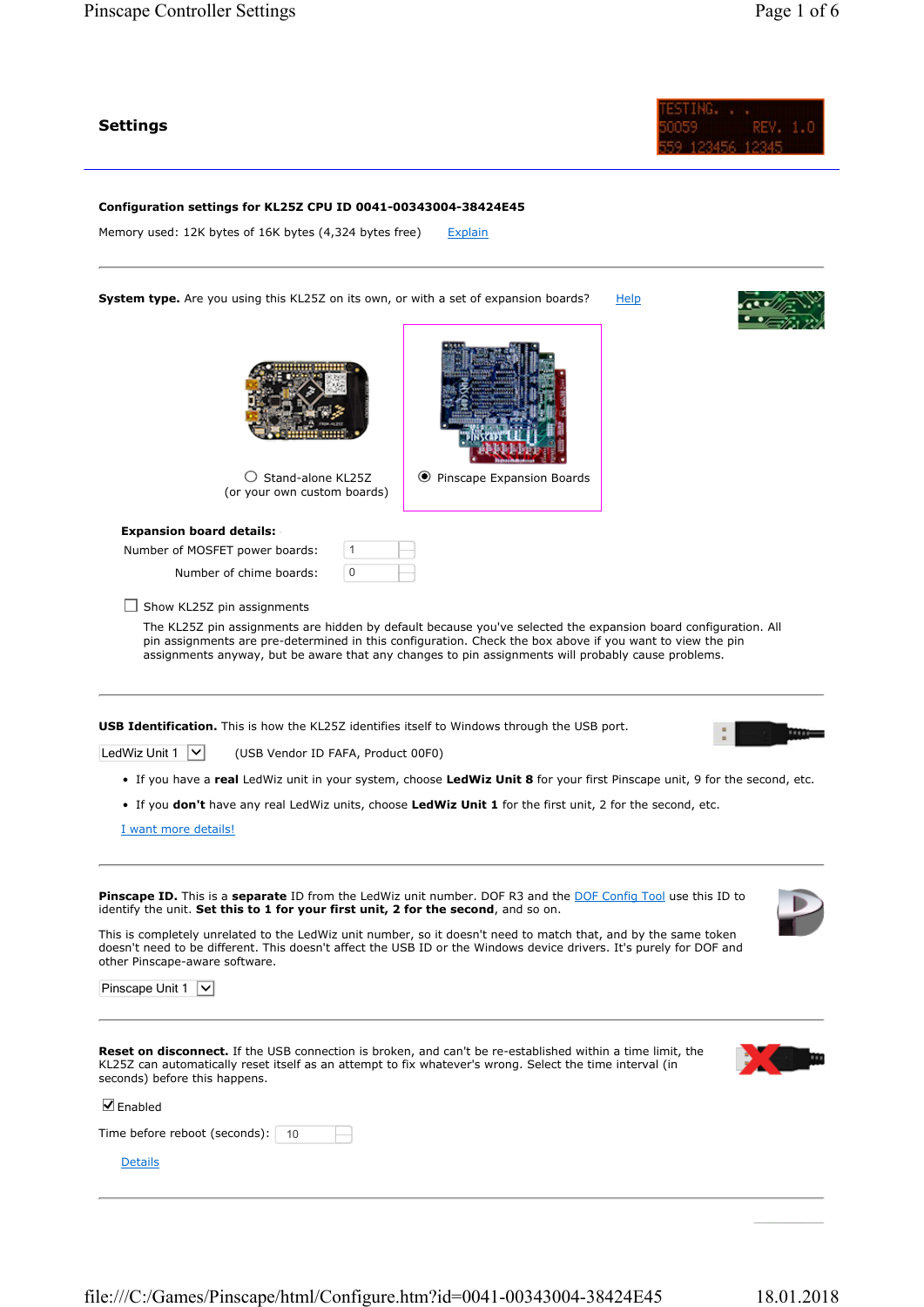TV ON switch. If one or more of your monitors needs to be turned on manually every time you power up your cabinet, you can use this feature to switch them on automatically. See the Build Guide for wiring instructions.

 $\square$  Enabled

IR Remote Control. The controller can send and/or receive IR remote control signals if you attach some additional components. This can be used with the TV ON feature to turn your cabinet TVs on via IR commands at system startup. See the Build Guide for details on the components required and how to connect them. If you don't have any IR components attached or wish to disable them, simply set the pin assignments here to "Not Connected".

IR Command List. You can program the Pinscape unit with remote control commands that it can then send and receive. Each slot below stores one code. Help

| IR Code | <b>TV ON</b> | Kev | <b>Description</b> |
|---------|--------------|-----|--------------------|
|         |              |     |                    |

Note: your current firmware version can store up to 16 codes. The list above will automatically expand as you fill in new rows, up to the limit.

Joystick input. The controller acts like a Windows USB Joystick in order to send the plunger position, accelerometer readings (for nudging), and button inputs to the PC. You can disable these inputs if desired.

 $\blacksquare$  Enable joystick input

Why would I want to disable this?

Joystick axis format:  $XY/Z$   $\boxed{\vee}$  What's this?

Accelerometer orientation. If you're using the accelerometer (for nudge sensing), the software needs to know how the KL25Z is oriented in the cabinet so that it can report motion in the right direction. Install the KL25Z in one of the orientations shown below, level with the floor of the cabinet, with the chips and LEDs facing up.

 $\overline{O}$  Ports facing front  $\overline{O}$  Ports facing left  $\overline{O}$  Ports facing right  $\overline{P}$  Ports facing rear

**Dynamic range.** Select the range for accelerometer readings. Ranges above  $\pm 2G$  have lower precision. Details

- ±1G (original Pinscape setting, highest precision)
- $\circlearrowright$  ±2G (same precision as ±1G but with wider range)
- $\circlearrowright$  ±4G (reduced precision, wider range)
- $\bigcirc$  ±8G (lowest precision, widest range)

Auto-centering. The controller automatically zeroes the accelerometer after it's been sitting still for a while. This compensates for any tilt in the mounting position. If you prefer, you can disable the automatic centering, and center it manually when needed using the Joystick Viewer.

- $\bigcirc$  Manually center only (no auto-centering)
- Auto-center with default time (5 seconds)
- $\bigcirc$  Auto-center with custom time







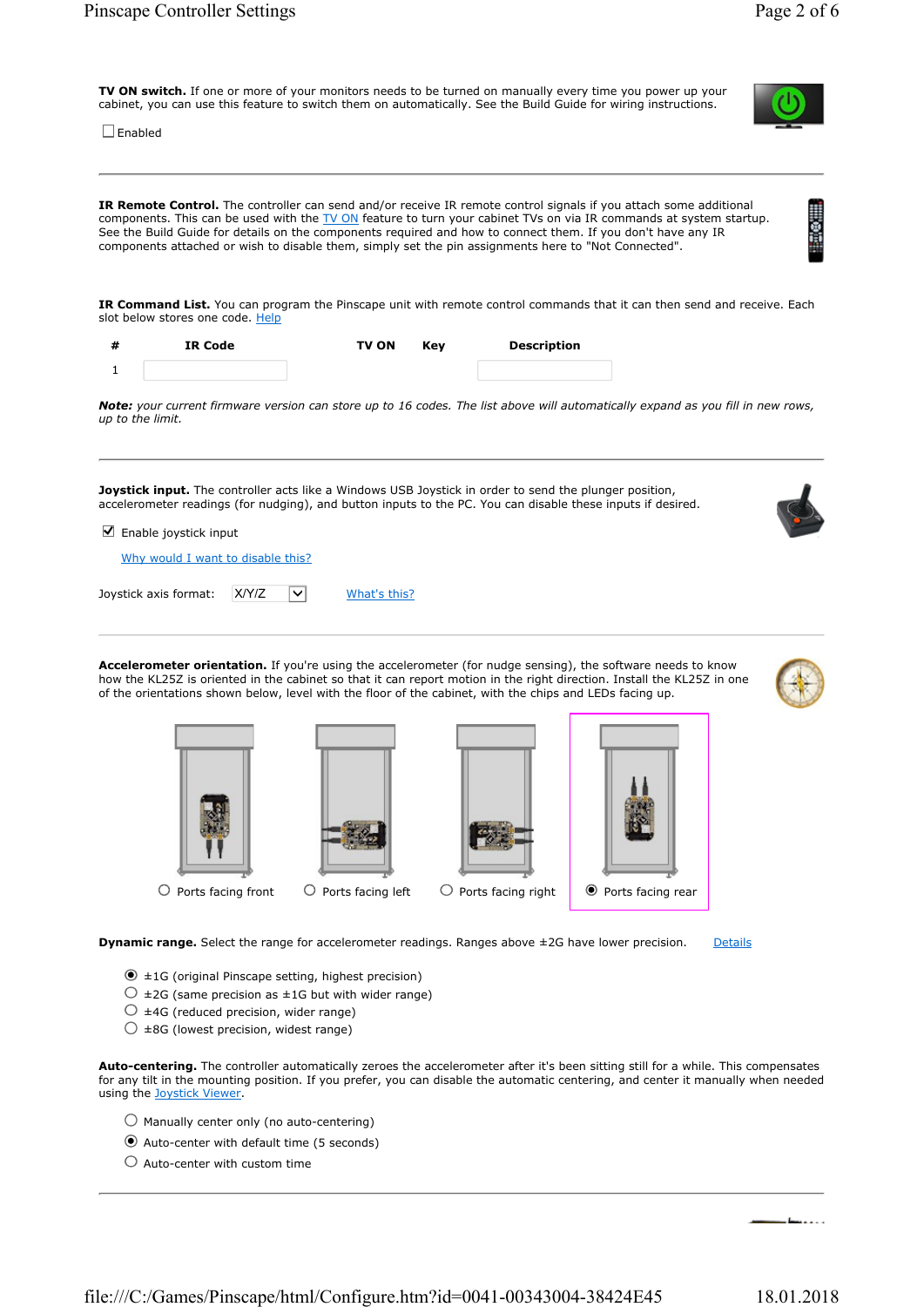|                        | <b>Pinscape Controller Settings</b>                  |                                                                                                                                                                                                                                                                                                                                                                                        |                                                                                                                                                                                                                                       | Page 3 of 6                                                                                                                                                                                                                                                      |
|------------------------|------------------------------------------------------|----------------------------------------------------------------------------------------------------------------------------------------------------------------------------------------------------------------------------------------------------------------------------------------------------------------------------------------------------------------------------------------|---------------------------------------------------------------------------------------------------------------------------------------------------------------------------------------------------------------------------------------|------------------------------------------------------------------------------------------------------------------------------------------------------------------------------------------------------------------------------------------------------------------|
| Plunger sensor setup   |                                                      |                                                                                                                                                                                                                                                                                                                                                                                        |                                                                                                                                                                                                                                       |                                                                                                                                                                                                                                                                  |
| Sensor type:           | Potentiometer $\vee$                                 | <b>Live Sensor View</b>                                                                                                                                                                                                                                                                                                                                                                |                                                                                                                                                                                                                                       |                                                                                                                                                                                                                                                                  |
|                        | position by reading the voltage on the input.        | Potentionmeter. This uses a slide potentiometer, which is a variable resistor with a control<br>knob that moves linearly across the length of the device. Attach the control knob to the<br>plunger so that the knob moves with the plunger. The pot's electrical resistance changes as<br>the knob moves, proportionally to the position, so the controller can determine the plunger |                                                                                                                                                                                                                                       |                                                                                                                                                                                                                                                                  |
|                        |                                                      | Connect the sensor to the PLUNGER connector (JP2) on the main interface board:                                                                                                                                                                                                                                                                                                         |                                                                                                                                                                                                                                       |                                                                                                                                                                                                                                                                  |
| • Pot wiper to pin 1   |                                                      |                                                                                                                                                                                                                                                                                                                                                                                        |                                                                                                                                                                                                                                       |                                                                                                                                                                                                                                                                  |
|                        | • One fixed-resistor end to pin 5                    |                                                                                                                                                                                                                                                                                                                                                                                        |                                                                                                                                                                                                                                       |                                                                                                                                                                                                                                                                  |
|                        | • Other fixed-resistor end to pin 6                  |                                                                                                                                                                                                                                                                                                                                                                                        |                                                                                                                                                                                                                                       |                                                                                                                                                                                                                                                                  |
| 5 and GND to pin 6.    |                                                      |                                                                                                                                                                                                                                                                                                                                                                                        |                                                                                                                                                                                                                                       | Note: this sensor type setting can be used with other sensors that represents the plunger position as an analog voltage level,<br>such as an LVDT or analog IR distance finder. Connect the sensor's analog output pin to JP2 pin 1. Connect sensor power to pin |
| instructions.          | $\nabla$ Enabled<br>Button input:<br>$\n  l$ Enabled |                                                                                                                                                                                                                                                                                                                                                                                        |                                                                                                                                                                                                                                       |                                                                                                                                                                                                                                                                  |
| Indicator lamp output: |                                                      |                                                                                                                                                                                                                                                                                                                                                                                        |                                                                                                                                                                                                                                       |                                                                                                                                                                                                                                                                  |
|                        |                                                      | Connect the calibration button to the CAL BTN connector (JP3) on the main interface board.                                                                                                                                                                                                                                                                                             |                                                                                                                                                                                                                                       |                                                                                                                                                                                                                                                                  |
|                        | that use a button instead of a plunger.              | <b>Details</b>                                                                                                                                                                                                                                                                                                                                                                         | ZB Launch Ball setup. You can set up your mechanical plunger to act as a "virtual" Launch Ball button for tables                                                                                                                      |                                                                                                                                                                                                                                                                  |
| Enabled                |                                                      |                                                                                                                                                                                                                                                                                                                                                                                        |                                                                                                                                                                                                                                       |                                                                                                                                                                                                                                                                  |
| <b>Test Buttons</b>    |                                                      | keyboard key. Click an input pin or key assignment to change a setting.                                                                                                                                                                                                                                                                                                                | <b>Button inputs.</b> You can use the KL25Z as a key encoder to connect pinball-style buttons on your cabinet to the PC.<br>Set up the wiring connections and key assignments below. Each input can be mapped as a joystick button or |                                                                                                                                                                                                                                                                  |
|                        | <b>Shift button number:</b><br>0                     | <b>Help</b>                                                                                                                                                                                                                                                                                                                                                                            |                                                                                                                                                                                                                                       |                                                                                                                                                                                                                                                                  |
|                        | Shift OR Key mode                                    |                                                                                                                                                                                                                                                                                                                                                                                        |                                                                                                                                                                                                                                       |                                                                                                                                                                                                                                                                  |

 $\bigcirc$  Shift AND Key mode

Set standard joystick buttons | Set standard keyboard keys | View standard key assignments

| No. | Port                  | <b>PC Input</b> | Options [2] VP Usage            |                                             |
|-----|-----------------------|-----------------|---------------------------------|---------------------------------------------|
| 1   | Button 1 (Digital In) |                 | $H\setminus T$                  | <b>Start Game</b>                           |
| 2   | Button 2 (Digital In) |                 | $-\sqrt{-}$                     | Extra Ball (Buy-In)                         |
| 3   | Button 3 (Digital In) |                 | $\rightarrow$                   | Coin In                                     |
| 4   | Button 4 (Digital In) |                 | $H^{\prime}$                    | Coin In (second coin slot)                  |
| 5   | Button 5 (Digital In) |                 | $\mathbb{L}\setminus\mathbb{L}$ | Coin In (fourth coin slot)                  |
| 6   | Button 6 (Digital In) |                 | $-\sqrt{-}$                     | Plunger/Launch Ball                         |
| 7   | Button 7 (Digital In) |                 | $-\sqrt{-}$                     | Exit to menu (PinballX/HyperPin front ends) |
| 8   | Button 8 (Digital In) |                 |                                 | Quit to editor (within VP)                  |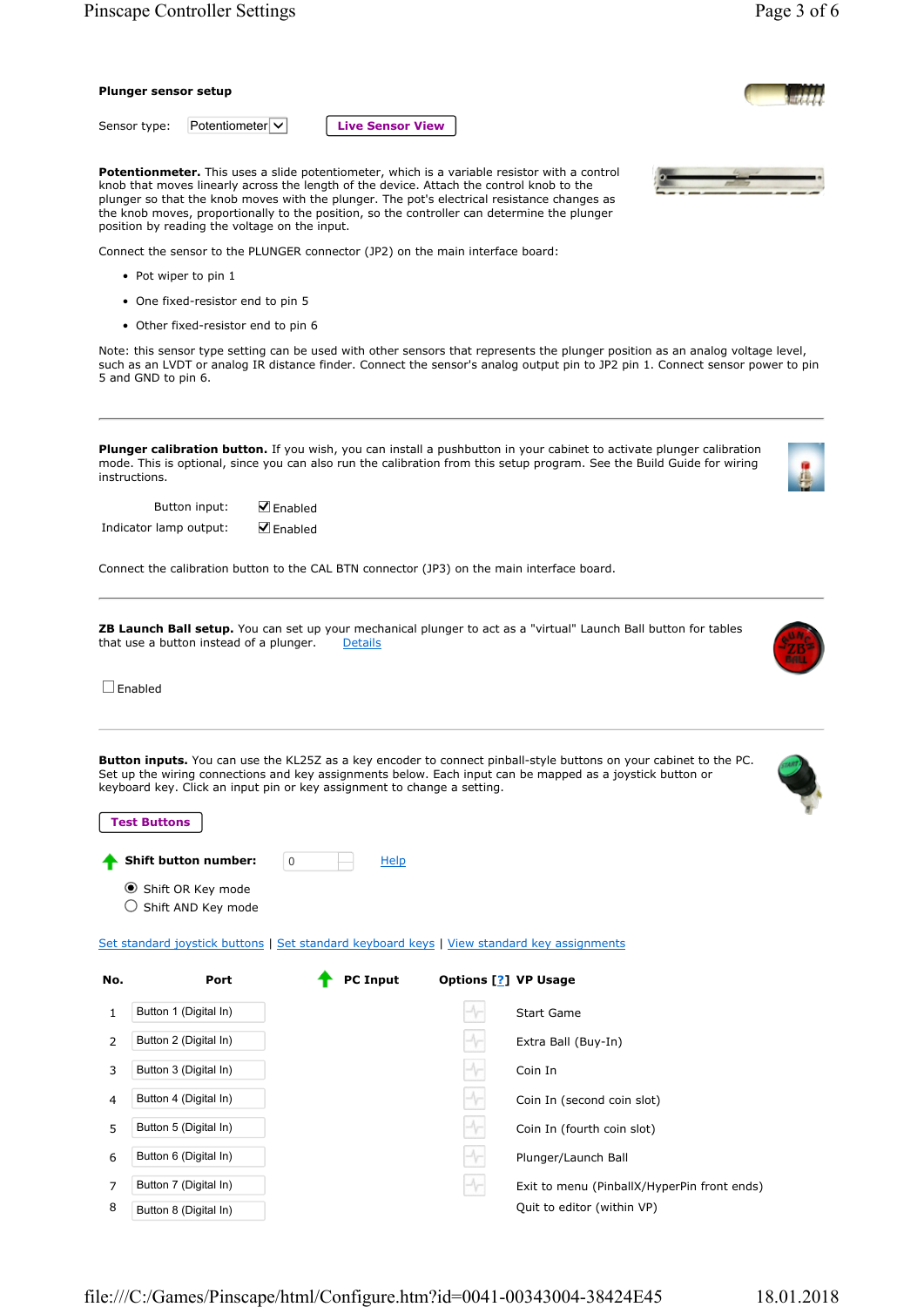| 9  | Button 9 (Digital In)  |        | Left Flipper                 |
|----|------------------------|--------|------------------------------|
| 10 | Button 10 (Digital In) |        | Right Flipper                |
| 11 | Button 11 (Digital In) |        | Left MagnaSave               |
| 12 | Button 12 (Digital In) |        | Right MagnaSave              |
| 13 | Button 13 (Digital In) |        | <b>Mechanical Tilt Bob</b>   |
| 14 | Button 14 (Digital In) |        | Slam Tilt                    |
| 15 | Button 15 (Digital In) | $\sim$ | Forward Nudge                |
| 16 | Button 16 (Digital In) |        | Open/Close Coin Door         |
| 17 | Button 17 (Digital In) |        | Service Button "Cancel/Exit" |
| 18 | Button 18 (Digital In) |        | Service Button "Down/-"      |
| 19 | Button 19 (Digital In) |        | Service Button "Up/+"        |
| 20 | Button 20 (Digital In) |        | Service Button "Enter"       |
| 21 | Button 21 (Digital In) | $\sim$ | VP Volume Down               |
| 22 | Button 22 (Digital In) |        | VP Volume Up                 |
| 23 | Button 23 (Digital In) |        |                              |
| 24 | Button 24 (Digital In) |        |                              |
| 25 | Not Connected          |        |                              |

Note: your current firmware version supports up to 48 physical buttons. The list above will automatically expand as you fill in new items, up to the limit.



Indicator lamp output port:  $\boxed{0}$   $\boxed{0}$  = no indicator output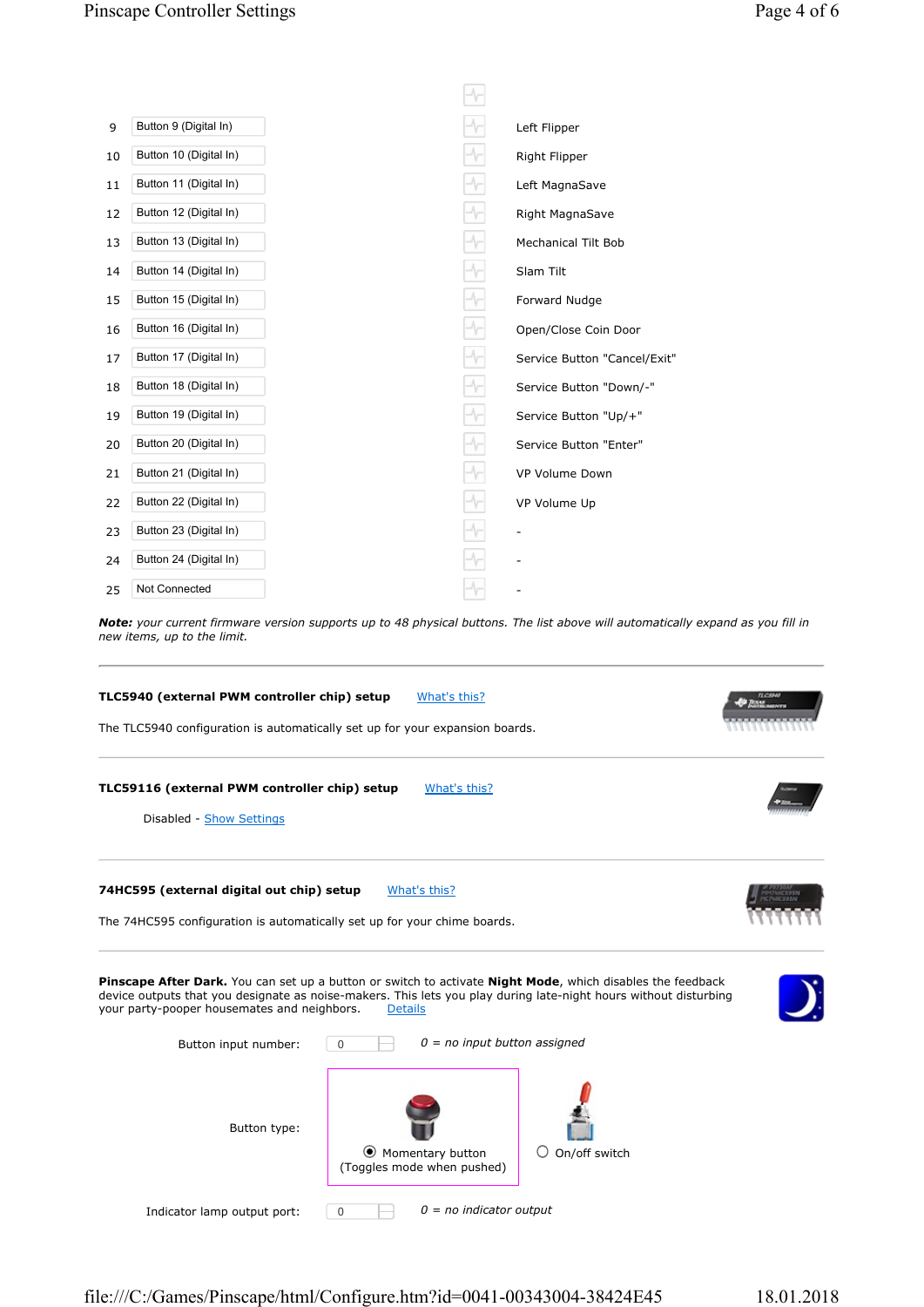**Feedback device outputs.** Pinball software on the PC can control output devices connected to the KL25Z to create special effects during play, such as tactile feedback and lighting displays. The PC software uses the port numbers in the list below to address the outputs. Use these port numbers when you set up your DOF configuration. For each port, you can select the physical output pin that the port is wired to.



| Port<br>No. | Type          | Location      | Pin     | Port          | Options [ <u>?</u> ] | <b>Description</b>      |
|-------------|---------------|---------------|---------|---------------|----------------------|-------------------------|
| 1           | PWM Mid Power | Main Board    | JP11-2  | Flasher 1R    |                      | Flasher outside left R  |
| 2           | PWM Mid Power | Main Board    | JP11-4  | Flasher 1G    |                      | Flasher outside left G  |
| 3           | PWM Mid Power | Main Board    | JP11-6  | Flasher 1B    |                      | Flasher outside left B  |
| 4           | PWM Mid Power | Main Board    | JP11-8  | Flasher 2R    |                      | Flasher left R          |
| 5           | PWM Mid Power | Main Board    | JP11-10 | Flasher 2G    |                      | Flasher left G          |
| 6           | PWM Mid Power | Main Board    | JP11-12 | Flasher 2B    |                      | Flasher left B          |
| 7           | PWM Mid Power | Main Board    | JP11-14 | Flasher 3R    |                      | Flasher center R        |
| 8           | PWM Mid Power | Main Board    | JP11-16 | Flasher 3G    |                      | Flasher center G        |
| 9           | PWM Mid Power | Main Board    | JP11-1  | Flasher 3B    |                      | Flasher center B        |
| 10          | PWM Mid Power | Main Board    | JP11-3  | Flasher 4R    |                      | Flasher right R         |
| 11          | PWM Mid Power | Main Board    | JP11-5  | Flasher 4G    |                      | Flasher right G         |
| 12          | PWM Mid Power | Main Board    | JP11-7  | Flasher 4B    |                      | Flasher right B         |
| 13          | PWM Mid Power | Main Board    | JP11-9  | Flasher 5R    |                      | Flasher outside right R |
| 14          | PWM Mid Power | Main Board    | JP11-11 | Flasher 5G    |                      | Flasher outside right G |
| 15          | PWM Mid Power | Main Board    | JP11-13 | Flasher 5B    |                      | Flasher outside right B |
| 16          | PWM Mid Power | Main Board    | JP9-1   | <b>Strobe</b> |                      | Strobe                  |
| 17          | Timed Digital | Main Board    | JP9-2   | Knocker       |                      | Knocker                 |
| 18          | PWM Hi Power  | Power Board 1 | $JP5-1$ | Output 1      |                      | Gear                    |
| 19          | PWM Hi Power  | Power Board 1 | JP5-2   | Output 2      |                      | Fan                     |
| 20          | PWM Hi Power  | Power Board 1 | $JP5-3$ | Output 3      |                      | Undercab Complex R      |
| 21          | PWM Hi Power  | Power Board 1 | JP5-4   | Output 4      |                      | Undercab Complex G      |
| 22          | PWM Hi Power  | Power Board 1 | JP5-5   | Output 5      |                      | Undercab Complex B      |
| 23          | PWM Hi Power  | Power Board 1 | JP5-6   | Output 6      |                      |                         |
| 24          | PWM Hi Power  | Power Board 1 | JP5-7   | Output 7      |                      |                         |
| 25          | PWM Hi Power  | Power Board 1 | JP5-8   | Output 8      |                      |                         |
| 26          | PWM Hi Power  | Power Board 1 | JP5-9   | Output 9      |                      |                         |
| 27          | PWM Hi Power  | Power Board 1 | JP5-10  | Output 10     |                      |                         |
| 28          | PWM Hi Power  | Power Board 1 | JP5-11  | Output 11     |                      |                         |
| 29          | PWM Hi Power  | Power Board 1 | JP5-12  | Output 12     |                      | Bumper middle center    |
| 30          | PWM Hi Power  | Power Board 1 | JP5-13  | Output 13     |                      | Bumper back right       |
| 31          | PWM Hi Power  | Power Board 1 | JP5-14  | Output 14     |                      | Bumper middle right     |
| 32          | PWM Hi Power  | Power Board 1 | JP5-15  | Output 15     |                      | Slingshot right         |
| 33          | PWM Hi Power  | Power Board 1 | JP5-16  | Output 16     |                      | Flipper right           |
| 34          | PWM Hi Power  | Power Board 1 | JP6-1   | Output 17     |                      | Shaker                  |
| 35          | PWM Hi Power  | Power Board 1 | $JP6-2$ | Output 18     |                      | Beacon                  |
| 36          | PWM Hi Power  | Power Board 1 | JP6-3   | Output 19     |                      |                         |
| 37          | PWM Hi Power  | Power Board 1 | JP6-4   | Output 20     |                      |                         |
| 38          | PWM Hi Power  | Power Board 1 | JP6-5   | Output 21     |                      |                         |
| 39          | PWM Hi Power  | Power Board 1 | JP6-6   | Output 22     |                      |                         |

|      | Options [2] |                                                                                                                                                                                                                                 |  |
|------|-------------|---------------------------------------------------------------------------------------------------------------------------------------------------------------------------------------------------------------------------------|--|
| AD)) |             |                                                                                                                                                                                                                                 |  |
| ▲∭   |             |                                                                                                                                                                                                                                 |  |
| ▲))  |             |                                                                                                                                                                                                                                 |  |
| ((全  |             |                                                                                                                                                                                                                                 |  |
| ▲∭   |             |                                                                                                                                                                                                                                 |  |
| AO)  |             | CANGO COM                                                                                                                                                                                                                       |  |
| ▲》)  |             | <b>CONTROL</b>                                                                                                                                                                                                                  |  |
| ▲》)  |             | Change Co                                                                                                                                                                                                                       |  |
| ((点  |             | CARSON RE                                                                                                                                                                                                                       |  |
| ▲》)  |             | <b>CEO</b>                                                                                                                                                                                                                      |  |
| ▲》)  |             | <b>Composite</b>                                                                                                                                                                                                                |  |
| ((点  |             | CANGS C                                                                                                                                                                                                                         |  |
| ▲》)  |             | <b>CONTROL</b>                                                                                                                                                                                                                  |  |
| ▲》)  |             | <b>Corporation</b>                                                                                                                                                                                                              |  |
| ((点  |             | Change Co                                                                                                                                                                                                                       |  |
| A))  |             | C.C.C.                                                                                                                                                                                                                          |  |
| (ن≜  |             |                                                                                                                                                                                                                                 |  |
| ▲》   |             | e Corporation Corporation Corporation Corporation Corporation Corporation Corporation Corporation Corporation Corporation Corporation Corporation Corporation Corporation Corporation Corporation Corporation Corporation Corp  |  |
| ▲》   | b           | CER                                                                                                                                                                                                                             |  |
| ▲》)  |             |                                                                                                                                                                                                                                 |  |
| ▲》)  |             |                                                                                                                                                                                                                                 |  |
| ▲》)  |             | D                                                                                                                                                                                                                               |  |
| ▲》)  |             | e Corporation Corporation Corporation Corporation Corporation Corporation Corporation Corporation Corporation Corporation Corporation Corporation Corporation Corporation Corporation Corporation Corporation Corporation Corp  |  |
| ▲》)  |             | P                                                                                                                                                                                                                               |  |
| A))  | Ð           | e Corporation Corporation Corporation Corporation Corporation Corporation Corporation Corporation Corporation<br>Corporation Corporation Corporation Corporation Corporation Corporation Corporation Corporation Corporation Co |  |
| ▲》)  |             | B                                                                                                                                                                                                                               |  |
| ▲》   | b           | (d.)                                                                                                                                                                                                                            |  |
| b))  | ć<br>b      | (la)                                                                                                                                                                                                                            |  |
|      | $\clubsuit$ | <b>Company</b>                                                                                                                                                                                                                  |  |
| ▲    |             | <b>CONTRACTOR</b>                                                                                                                                                                                                               |  |
| ♪    | b           | (iliya)<br>C                                                                                                                                                                                                                    |  |
| ▲    | ۵           | <b>CONTROL</b>                                                                                                                                                                                                                  |  |
| ▲    | b           | <b>CONTROL</b>                                                                                                                                                                                                                  |  |
| ▲    | b           | (ida)<br>C                                                                                                                                                                                                                      |  |
| AI)  | ć<br>b      | (i.e.)                                                                                                                                                                                                                          |  |
| A))  | Ġ.          | (la)                                                                                                                                                                                                                            |  |
| A))  | ۵           | (i.e.)<br>C                                                                                                                                                                                                                     |  |
| 勐    | $\bullet$   | (ili)                                                                                                                                                                                                                           |  |
| A))  | <b>OB</b>   |                                                                                                                                                                                                                                 |  |

| vescriptio              |
|-------------------------|
| Flasher outside left R  |
| Flasher outside left G  |
| Flasher outside left B  |
| Flasher left R          |
| Flasher left G          |
| Flasher left B          |
| Flasher center R        |
| Flasher center G        |
| Flasher center B        |
| Flasher right R         |
| Flasher right G         |
| Flasher right B         |
| Flasher outside right R |
| Flasher outside right G |
| Flasher outside right B |
| Strobe                  |
| Knocker                 |
| Gear                    |
| Fan                     |
| Undercab Complex R      |
| Undercab Complex G      |
| Undercab Complex B      |
|                         |
|                         |
|                         |
|                         |
|                         |
|                         |
| Bumper middle center    |
| Bumper back right       |
| Bumper middle right     |
| Slingshot right         |
| Flipper right           |
| Shaker                  |
| Beacon                  |
|                         |
|                         |
|                         |
|                         |
|                         |